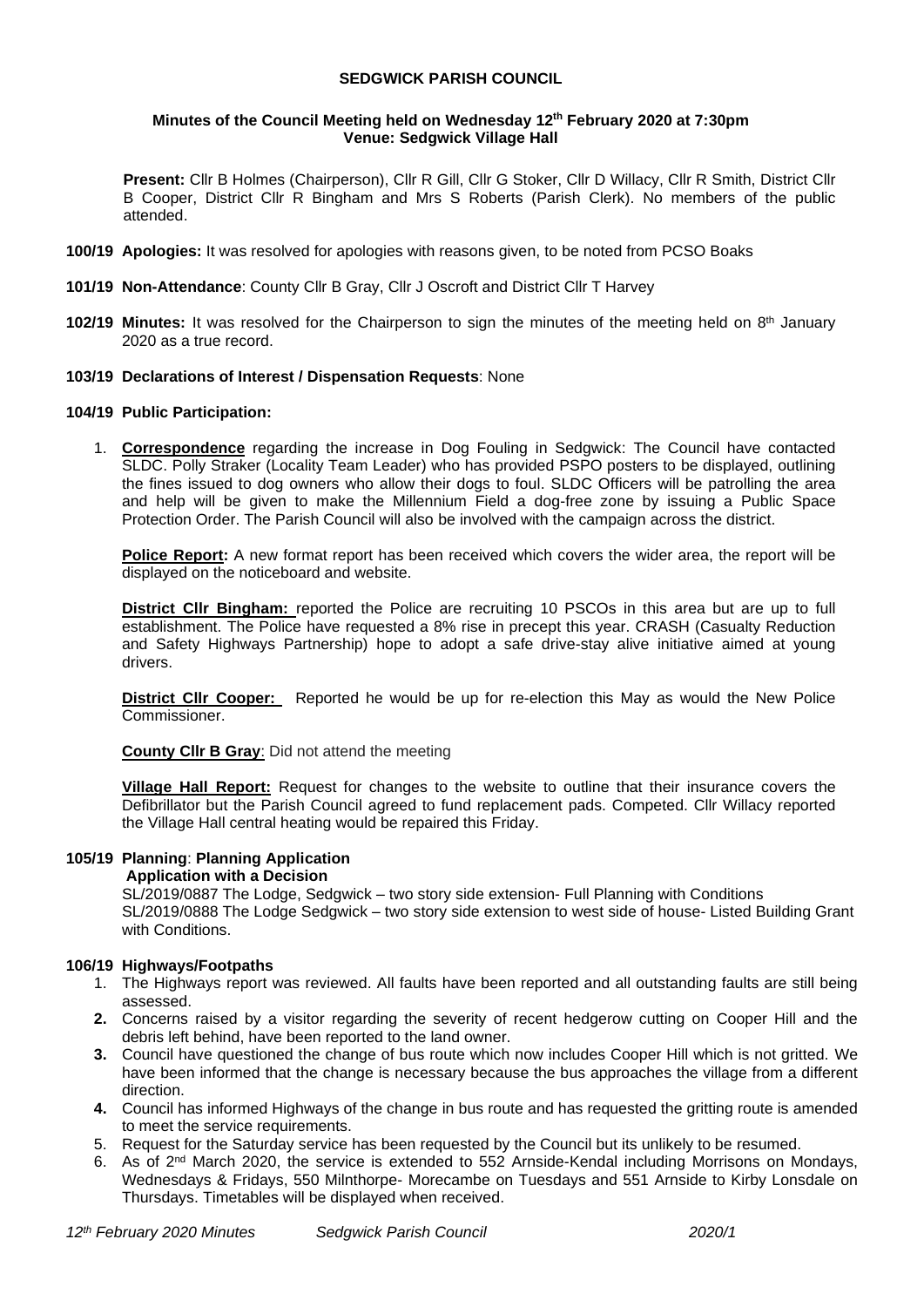- 7. Council instructed the Clerk to contact the contractors of the work to fell trees adjacent to the railway line on the Natland Road to raise the incorrect access restriction notice and report the damage to the wall and verge caused by the work.
- 8. The hit and run accident at the aqueduct on 1<sup>st</sup> January 2020 has been reported to the Police and Highways but a request for District Cllr Gray to give support has not been acknowledged.

## **107/19 Canal**

- 1. Cllr Gill has carried out the monthly the inspection of the canal and there was no damage after the storm. The repairs along the icehouse boundary have been completed and an invoice for £190.00 has been received. It was noted that that a felling programme to cut back diseased Ash trees on land owned by the Sizergh Estate, adjacent to the road along the river to the Caravan Site has begun.
- 2. NLHF Steering Group meeting 29th January 2020; Cllr Smith reported poor attendance from the Canal & River Trust, but all the Parishes had sent attendees. There was no mention of the tow path trail. There is an Oral History event at the end of February; Cllr Willacy will be attending. There will be a light and sound event in Kendal, a heritage event at Hincaster. and a 10k run from Stainton Aqueduct to Hincaster Tunnel will take place on 19<sup>th</sup> April. The Parish will be contacted in the summer regarding a project to sow wildflower seed along the canal. Cllr Smith raised the safety of the Aqueduct steps and it was agreed it would be looked into and on the next agenda because no action had taken place since our last request. The next meeting will be held on Wednesday 29<sup>th</sup> April.
- 3. The Parish Council has received comments expressing concern about the general condition of the Aqueduct and damage caused by vehicle strikes. The Clerk reported that Carrie House – Project Officer-Canal & River Trust confirmed local Asset Inspector (Chris Huddleston) inspects it every two months, and reports that: "There are a few areas of impact damage to the soffit & arch masonry, however, I have no concerns that this damage impairs the structural integrity of the aqueduct in anyway. The Canal & River Trust undertake a principal inspection which is a detailed structural survey every 10 years. These surveys are compared with the previous couple of surveys & by this method we record any failings & plan any works required." Hopefully this eases any concerns about the integrity of the structure. Residents should report future strikes to the CRT customer service team on 0303 040 4040.

## **108/19 Playground /Millennium Field**

- 1. Cllr Stoker has carried out the monthly check for February and reported all was in good order
- 2. It was agreed to acquire two replacement goals: 8x4 Forza football goal posts at a cost of £59.99 each
- 3. It has been reported that dogs (belonging to visitors not residents) have been taken onto the Millennium Field. See discussion under public participation (104/19 1)
- 4. The bid for a National Lottery Funding grant to fund the replacement of the picnic tables has been unsuccessful.

#### **109/19 Website:**

- Cllr Holmes reported the agenda, minutes and reports from the January's Council meeting had been added.
- Correspondence has been received from CALC about the absence of a financial variation report for 2018-19 on the website; production of this report is no longer required by the new audit regime but CALC are insisting it is produced to comply with pre-dating transparency legislation. It has been completed by the Clerk and has been added to the website.

## **110/19 Finance**

- 1. Bank Balance as of 30th January 2020 Current a/c £8,573.88
- 2. Payments Approved: Broadband Village Hall February £17.99, Treble3 Design Ltd Website Renewal £187.20, P Airey repair to east stonewall on the Canal £190.00 and Difb signs B Holmes £20.91
- **3.** The Accounts Report from meeting dated 12<sup>th</sup> February 2020 was signed.
- **4.** It was agreed to appoint George Blenkharn as the auditor for the 2019/20 Accounts
- **5.** The Clerk has discussed with CALC, her understanding of the Small Parish Accounts Exemption regulations. One officer from CALC has advised that if the 2020-21 precept takes our bank balance over £25000 we would be subject to a costly audit. This contradicts previous advice which links the exemption limit to turnover. She has queried this and is awaiting clarification but expects that the end of year balance to be under both limits this year. However, in the future as we finance response to Ash die back, it may need to be factored into the budget.

#### **6.**

## **111/19 Council Funding Projects**

• **Composite Picnic Tables:** three quotes were discussed, and it was agreed to order 2 composite picnic tables from the company Glasdon, model Pembridge, in black costing £1,496.25. The area under the benches will need to be flagged to enable the benches to be secured. Cllr Stoker agreed to arrange this at a cost of approximately £180 for materials and labour up to £200.